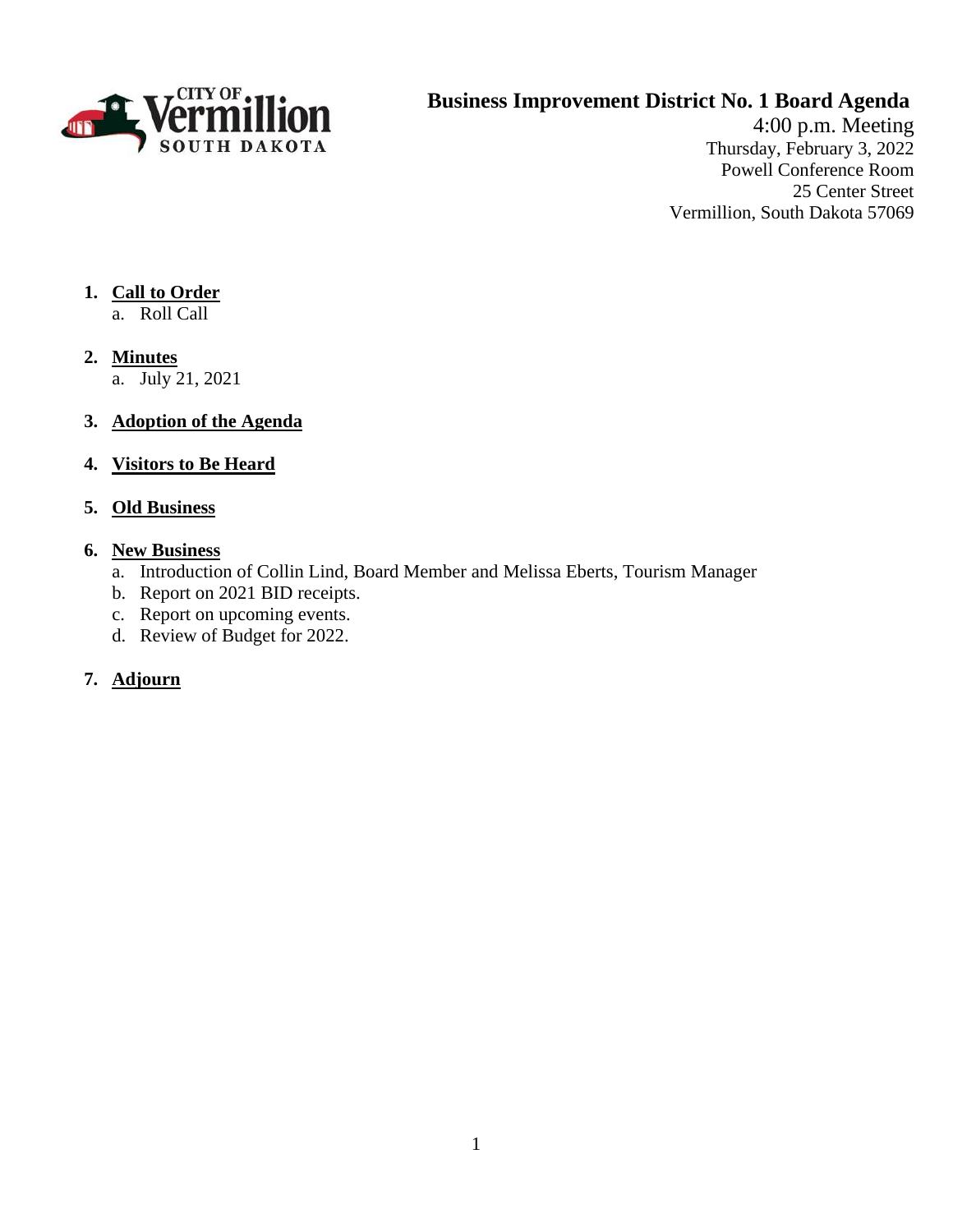Unapproved Minutes City of Vermillion Business Improvement District No. 1 Board July 21, 2021 Tuesday  $-3:00$  p.m.

The meeting of the City of Vermillion Business Improvement District No. 1 Board was called to order on Tuesday, July 21, 2021 at 3:00 p.m. by Chairman David Herbster at City Hall in the Powell conference room.

1. Roll Call

Present: David Herbster, Greg Huckabee, Dan Kenton

Absent: Bill Marketon, Amy Christensen

Also Present: Nathan Welch, Megan Davidson, John Prescott, Katie Redden, Judy Benson

2. Minutes

A. Minutes of May 11, 2021

#### 7-21

Greg Huckabee moved approval of the May 11, 2021 minutes. Dan Kenton seconded the motion. Motion carried 3 to 0. Chairman Herbster declared the motion adopted.

3. Adoption of Agenda

8-21

Greg Huckabee moved approval of the agenda. Dan Kenton seconded the motion. Motion carried 3 to 0. Chairman Herbster declared the motion adopted.

- 4. Visitors to be Heard None
- 5. Old Business None
- 6. New Business
- A. Report on 2021 BID receipts

Katie Redden, Finance Officer, reported that BID receipts for 2021 are up for the first two quarters by over \$8,000 comparted to 2020. Katie reviewed the monthly occupancy percentages that were above 2021 noting that May BID receipts is the highest May. Currently not all the June receipts have been submitted, but it will also be the highest June since the start of the BID with a total of over 3,400 rooms. Discussion followed.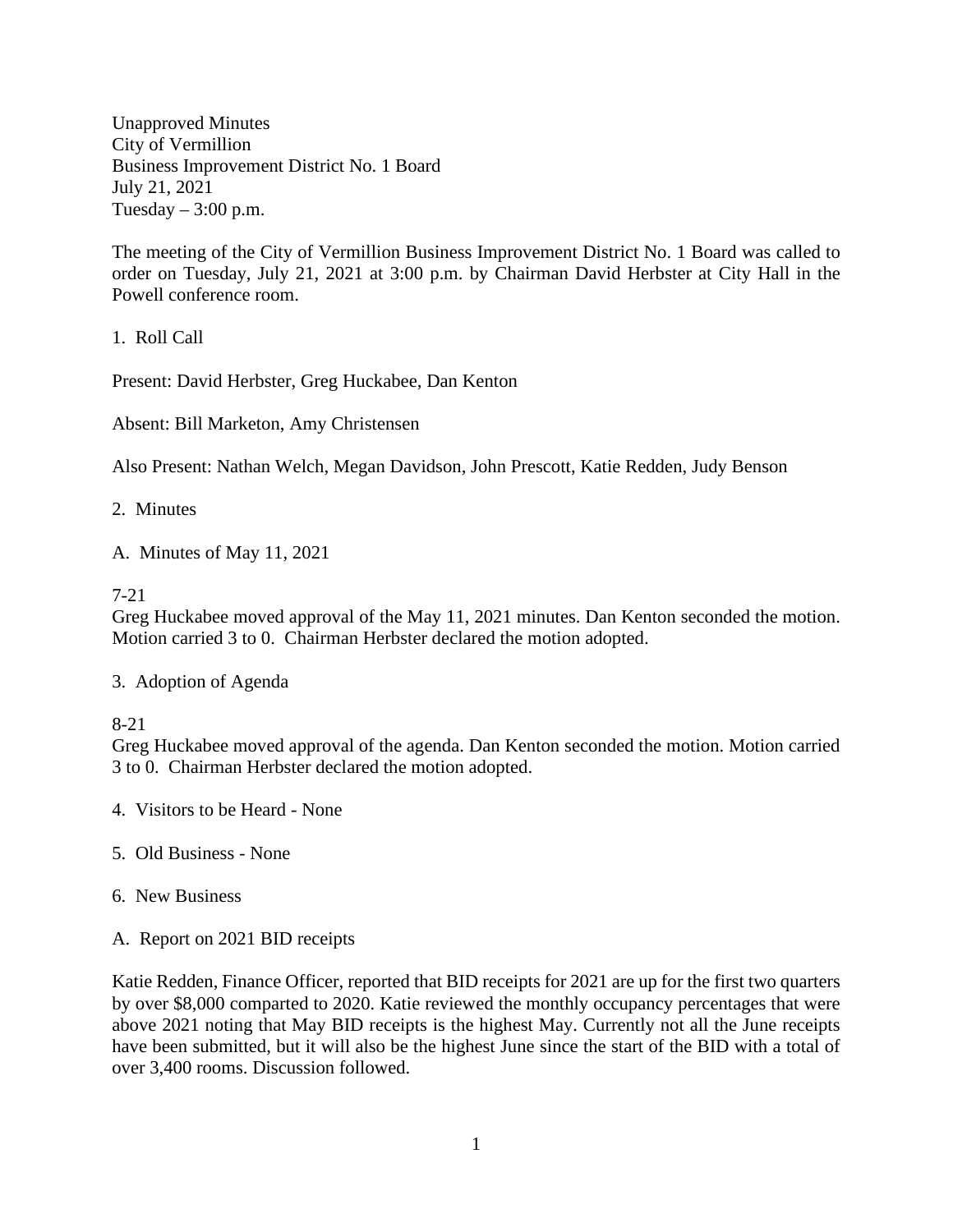### B. Report on upcoming events

Megan Davidson, Dir. of Strategic Communications and Tourism of the VCDC, provided a handout on events they are attracting, promoting and operating. Megan reported on marketing and promotion efforts for 2021. Megan reported on community activities that have happened and future events that will bring stays to Vermillion hotels. Dave Herbster reported on USD events. Discussion followed.

## C. Review of Budget for 2022

Katie Redden, Finance Officer, reported that the budgeted revenues for 2022 were estimated at the high of \$60,000 which is an unknown at this time. John Prescott, City Manager, stated providing 85% to the VCDC with 13% going to rebuild the reserve as was done in the past to build the reserve to \$30,000.

### 9-21

Greg Huckabee moved to recommend to the City Council a budget for 2022 of revenues of \$60,000 and to give excess of \$30,000 to the VCDC after the 2% to the city for collecting. Dan Kenton seconded the motion. Motion carried 3 to 0. Chairman Herbster declared the motion adopted

## 7. Adjourn

### 10-21

Greg Huckabee moved to adjourn the meeting at 3:43 p.m. Dan Kenton seconded the motion. Motion carried 3 to 0. Chairman Herbster declared the motion adopted.

Dated at Vermillion, South Dakota this 21st day of July, 2021.

City of Vermillion Business Improvement District Board

\_\_\_\_\_\_\_\_\_\_\_\_\_\_\_\_\_\_\_\_\_\_\_\_\_\_\_\_\_\_\_

David Herbster, Chairman

Attest:

Amy Christensen, Secretary

\_\_\_\_\_\_\_\_\_\_\_\_\_\_\_\_\_\_\_\_\_\_\_\_\_\_\_\_\_\_\_\_\_\_